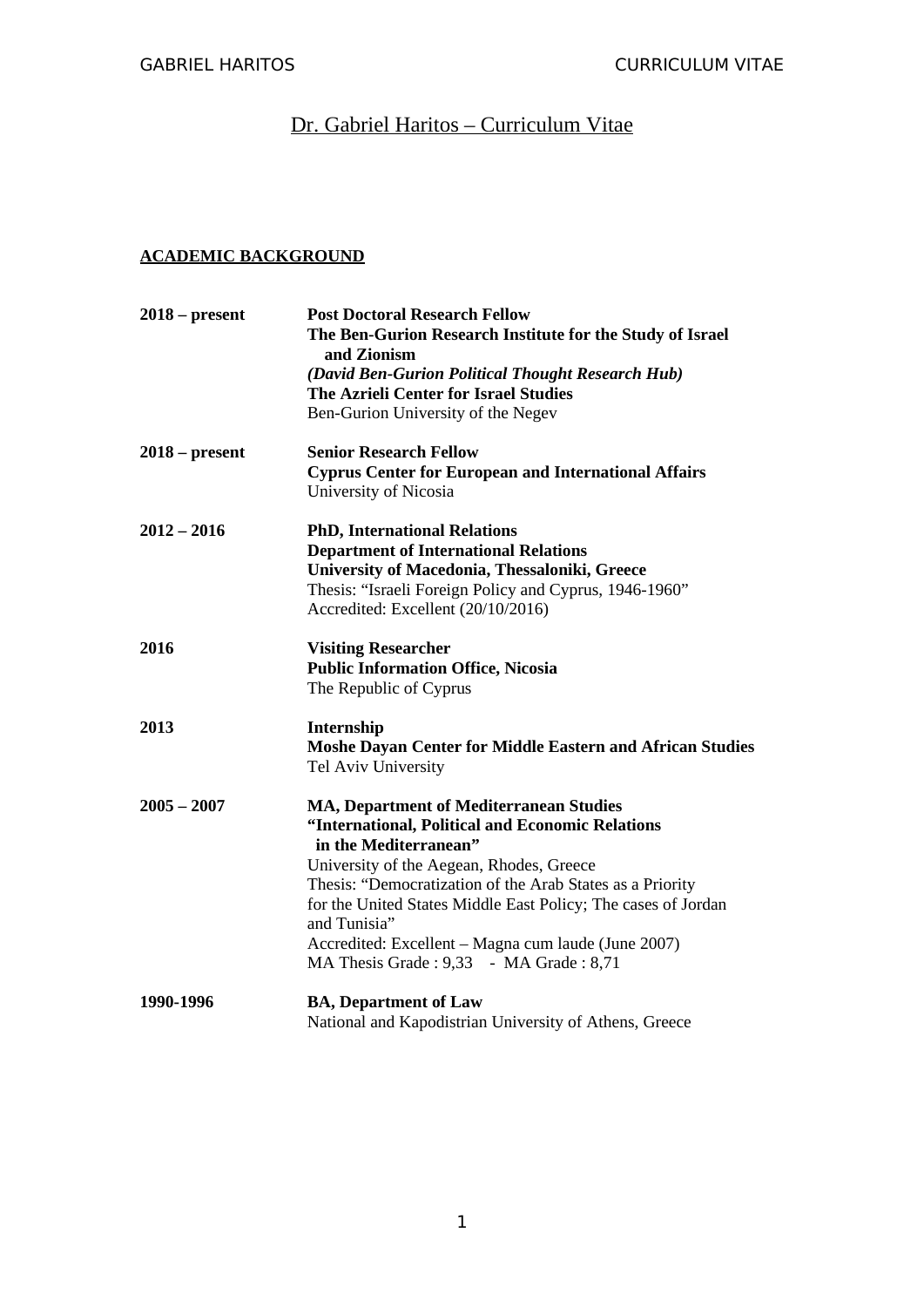### **PROFESSIONAL EXPERIENCE**

|                                  | 2021 (Winter Semester) Visiting Professor - Political Relations Israel-Greece-Cyprus<br><b>Undergraduate Level</b><br>Department of International, European and Area Studies<br><b>Panteion University</b>                                                                                 |
|----------------------------------|--------------------------------------------------------------------------------------------------------------------------------------------------------------------------------------------------------------------------------------------------------------------------------------------|
|                                  | 2021 (Spring Semester) Adjunct Professor - Political Relations Israel-Cyprus-Greece<br><b>Israel Studies Undergraduate Program</b><br><b>Faculty of Humanities</b><br><b>Ben Gurion University of the Negev</b>                                                                            |
|                                  | 2021 (Spring Semester) Adjunct Professor - Political Relations Israel-Cyprus-Greece<br><b>Modern History Postgraduate Program</b><br><b>Department of History and Archaeology</b><br><b>University of Cyprus</b>                                                                           |
|                                  | 2021 (Spring Semester) Adjunct Lecturer - Political Relations Israel-Cyprus-Greece<br><b>Undergraduate Level</b><br><b>Department of Slavic, Balkan and Oriental Studies</b><br>University of Macedonia, Thessaloniki - Greece                                                             |
| $2020 - 2021$<br>(Academic year) | <b>Coordinator of the program "Nation Building in the World"</b><br><b>The Azrieli Center for Israel Studies</b><br><b>Ben Gurion Research Institute</b><br><b>Ben Gurion University of the Negev</b><br>Website:<br>https://in.bgu.ac.il/en/bgi/Pages/Nation-Building-lecture-series.aspx |
| $2014 - 2018$                    | <b>Adjunct Lecturer – Hebrew Language Instructor</b><br><b>Department of Mediterranean Studies</b><br><b>University of the Aegean, Rhodes, Greece</b>                                                                                                                                      |
| $1998 - present$                 | <b>Attorney at Law</b><br>Rhodes Bar Association, Greece (Reg.No.333)<br>Fields of expertise: Real Estate, Civil Law                                                                                                                                                                       |
| $1997 - 1999$                    | <b>Greek Armed Forces, Compulsory service</b><br><b>Officer, Quartermasters Corps</b><br>Military Justice Department, Investigations Division<br>South Dodecanese Islands Command (95ΑΔΤΕ)                                                                                                 |
| <b>SCHOLARSHIPS</b>              |                                                                                                                                                                                                                                                                                            |
| $2018 - Feb.2021$                | <b>Post-Doctoral Studies Scholarship</b><br>The Kreitman School for Advanced Graduate Studies<br>Ben-Gurion University of the Negev                                                                                                                                                        |

**2017 Participation Scholarship** 2017 Summer Institute for Israel Studies The Schusterman Center for Israel Studies Brandeis University, USA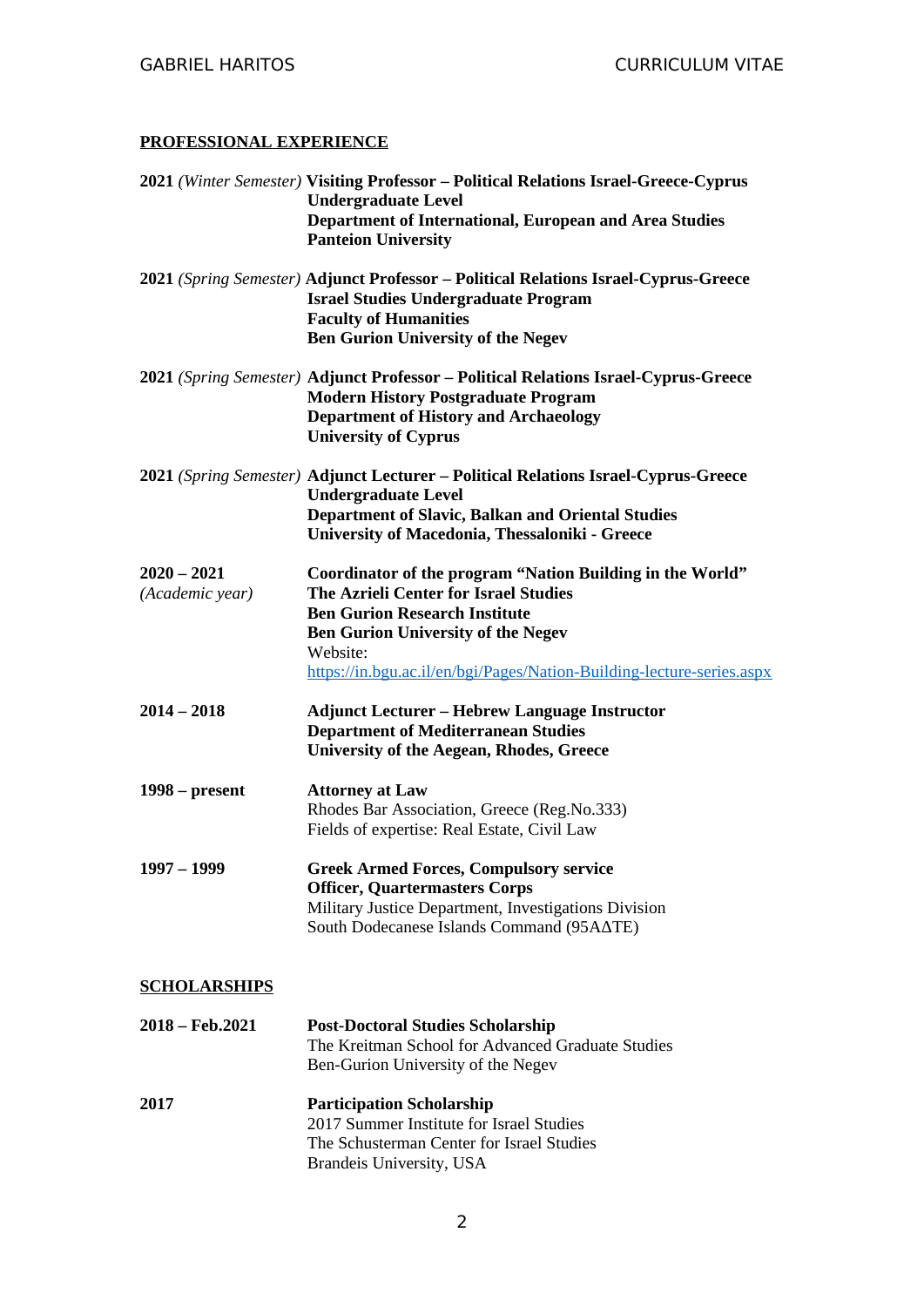| 2016 | <b>Visiting Researcher Scholarship</b><br><b>Public Information Office</b><br>Ministry of Interior, The Republic of Cyprus                                                           |
|------|--------------------------------------------------------------------------------------------------------------------------------------------------------------------------------------|
| 2007 | <b>Excellence of Academic Performance Scholarship</b><br>MA Program "International, Political and Economic Relations<br>in the Mediterranean"<br>Department of Mediterranean Studies |

#### **LIST OF PUBLICATIONS**

*Monographs*

|      | <u>1101109100010</u>                                                                                                                                                                                                                                                                                             |
|------|------------------------------------------------------------------------------------------------------------------------------------------------------------------------------------------------------------------------------------------------------------------------------------------------------------------|
| 2020 | "Cyprus, the Neighboring Island"<br>The Cyprus Question in Israel's State Archives, 1946-1960"<br>[in Greek]<br>Second Extended Edition<br>Papazisis Publishers, Athens - ISBN: 978-960-02-3594-4                                                                                                                |
| 2018 | "Cyprus, the Neighboring Island –<br>The Cyprus Question in Israel's State Archives, 1946-1960" *<br>[in Greek]<br>Papazisis Publishers, Athens ISBN: 978-960-02-3401-5                                                                                                                                          |
| 2008 | "The Democratization of the Arab States as a Priority of the<br>US-Mideast Foreign Policy; The cases of Jordan and Tunisia"<br>[in Greek]<br>Prof. Elias Krispis and Dr. Anastasia Samaras-Krispis Foundation<br>for International Legal Studies / Ant. N. Sakkoulas Law Publications<br>ISBN: 978-960-15-2110-7 |

#### *Academic publications*

- 1) "Israel's Entry to Colonial Cyprus", Cyprus Review, Fall 2020, Vol.32, No.2, University of Nicosia [in English] ( [Web-link](http://cyprusreview.org/index.php/cr/article/view/751/613) )
- 2) "An Overview of the Donald Trump Administration Plan for the Resolution of the Israeli-Palestinian Conflict and the Possibility of a Unilateral Israeli Annexation of regions in the West Bank", Policy Paper 4/2020, Cyprus Center for European and International Affairs, University of Nicosia, May 2020 [in Greek]. ([Web-link](http://cceia.unic.ac.cy/wp-content/uploads/Policy-Paper-4_2020.pdf))
- 3) "The Israeli Parliamentary Elections on September 17, 2019 and the Hellenic Regional Factor", Policy Paper 9/2019, Cyprus Center for European and International Affairs, University of Nicosia, August 2019 [in Greek] ([Web-link\)](https://www.academia.edu/40186071/%CE%9F%CE%B9_%CE%B9%CF%83%CF%81%CE%B1%CE%B7%CE%BB%CE%B9%CE%BD%CE%AD%CF%82_%CE%BA%CE%BF%CE%B9%CE%BD%CE%BF%CE%B2%CE%BF%CF%85%CE%BB%CE%B5%CF%85%CF%84%CE%B9%CE%BA%CE%AD%CF%82_%CE%B5%CE%BA%CE%BB%CE%BF%CE%B3%CE%AD%CF%82_%CF%84%CE%B7%CF%82_17%CE%B7%CF%82_%CE%A3%CE%B5%CF%80%CF%84%CE%B5%CE%BC%CE%B2%CF%81%CE%AF%CE%BF%CF%85_2019_%CE%BA%CE%B1%CE%B9_%CE%BF_%CE%B5%CE%BB%CE%BB%CE%B7%CE%BD%CE%B9%CE%BA%CF%8C%CF%82_%CF%80%CE%B5%CF%81%CE%B9%CF%86%CE%B5%CF%81%CE%B5%CE%B9%CE%B1%CE%BA%CF%8C%CF%82_%CF%80%CE%B1%CF%81%CE%AC%CE%B3%CE%BF%CE%BD%CF%84%CE%B1%CF%82_-_The_Israeli_Parliamentary_Elections_on_September_17_2019_and_the_Greek_Regional_Factor_in_Greek_-_%D7%94%D7%91%D7%97%D7%99%D7%A8%D7%95%D7%AA_%D7%9C%D7%9B%D7%A0%D7%A1%D7%AA_%D7%94-22_%D7%95%D7%94%D7%92%D7%95%D7%A8%D7%9D_%D7%94%D7%99%D7%95%D7%95%D7%A0%D7%99-%D7%90%D7%96%D7%95%D7%A8%D7%99._%D7%91%D7%99%D7%95%D7%95%D7%A0%D7%99%D7%AA)
- 4) "East Mediterranean: Forming Alliances Defining Enemies", In-Depth Vol.14 Issue 4, Cyprus Center for European and International Affairs, University of Nicosia, July 2018 [in English] ([Web-link](https://www.academia.edu/37820089/East_Mediterranean_Forming_Aliances_-_Defining_Enemies))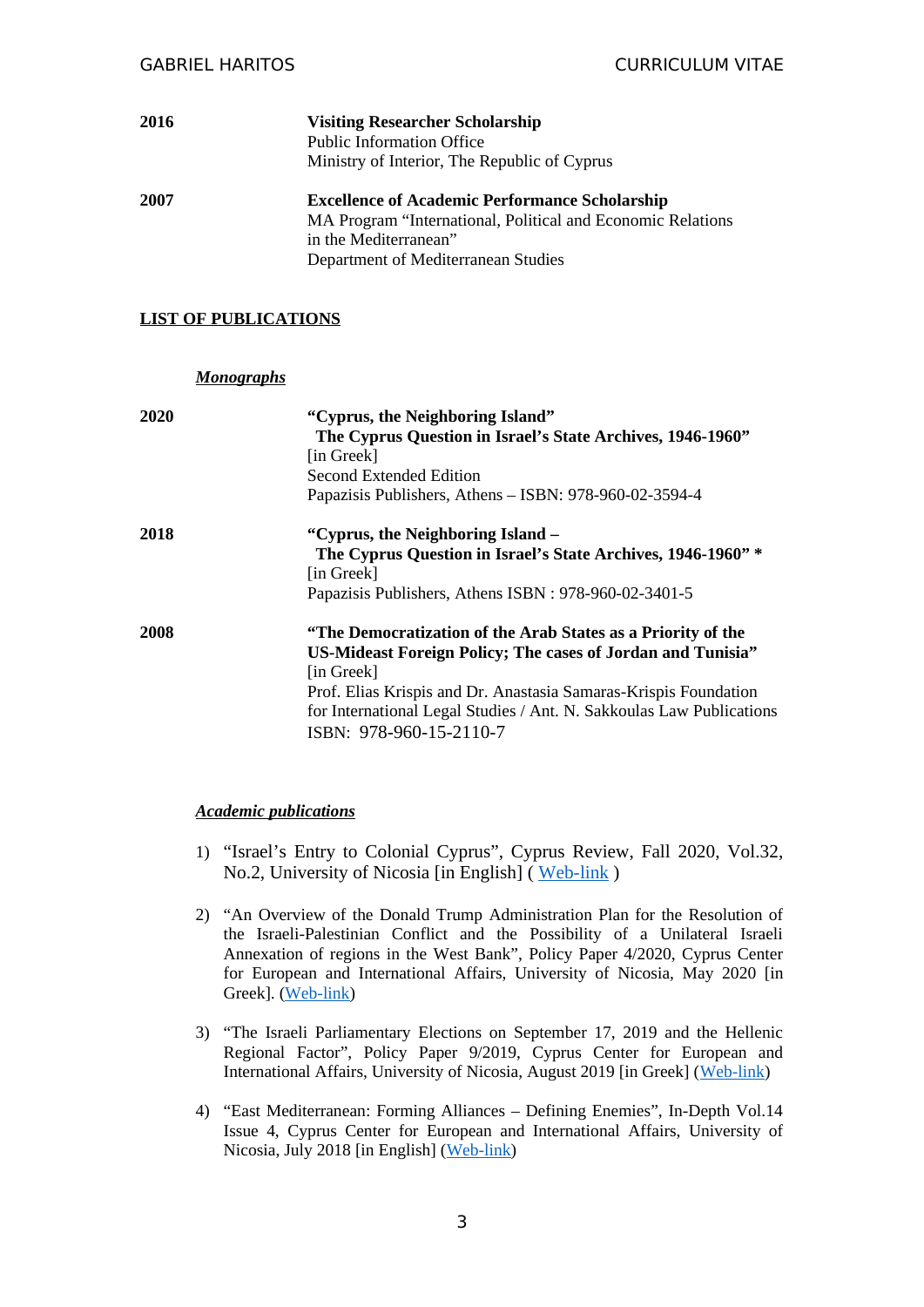- 5) "An Overview of the Israeli Foreign Policy regarding the Cyprus Question, 1946-1960," Policy Paper 2/2016 Cyprus Center for European and International Affairs, University of Nicosia, 21.10.2016 [in Greek] ([Web-link](http://cceia.unic.ac.cy/wp-content/uploads/Policy-Paper_2-2016.pdf))
- 6) "Aspects of UK-Israel regional cooperation in a post-BREXIT era" Policy Paper 1/2016, Cyprus Center for European and International Affairs, University of Nicosia, 6.7.2016 [in Greek] [\(Web-link\)](http://cceia.unic.ac.cy/wp-content/uploads/PolicyPaper_1-2016.pdf)
- 7) "The Iran-West rapprochement, the Israeli and Saudi preoccupations, and the constitutional dimension of Iran's regional foreign policy" Eastern Mediterranean Policy Note EMPN No.2, Cyprus Center for European and International Affairs, University of Nicosia, 19.1.2016 [in Greek] ([Web-link](http://cceia.unic.ac.cy/wp-content/uploads/EMPN_2_GR.pdf))
- 8) "The Arab Vote in Israel: From the 'Satellite Political Parties' of the 1950s to the United Arab List in 2015," Policy Paper 5/2015, Cyprus Center for European and International Affairs, University of Nicosia, 8.5.2015 [in Greek] ([Web-link\)](http://cceia.unic.ac.cy/wp-content/uploads/Policy-Paper_5-2015.pdf)
- 9) "Israeli elections: The main issues facing the  $17<sup>th</sup>$  of March Knesset elections," Paper 1/2015, Cyprus Center for European and International Affairs, University of Nicosia, 8.2.2015 [in Greek] ([Web-link\)](http://cceia.unic.ac.cy/wp-content/uploads/note-1_2015_gr.pdf)
- 10) "Is an 'Energy Tetrahedron" Feasible in the South East Mediterranean?" *In-Depth,*Vol. 11, Issue 6, Cyprus Center for European and International Affairs, University of Nicosia, 1.12.2014 [\(Web-link](http://cceia.unic.ac.cy/volume-11-issue-6-g-haritos/))
- 11) "The ISIL Threat and the New Middle Eastern Consensus," *In Depth,* Vol. 11 Issue 5, Cyprus Center for European and International Affairs, University of Nicosia, 16.10.2014 ([Web-link](http://cceia.unic.ac.cy/volume-11-issue-5-g-haritos/))
- 12) "Israel–Palestinian Authority–Hamas: Consequences of a Failure in Peace Negotiations," Policy Paper No.9, Centre for Mediterranean, Middle East and Islamic Studies (CEMMIS), University of Peloponnese 12.5.2014 [in Greek] ([Web-link](http://www.cemmis.edu.gr/files/israil_palestiniaki_arxi_hamas_meta_thn_apotuxia_twn_eiphneytikwn_diapragmateusewn.pdf))
- 13) "Israel: Governance Changes in a Polarized Political Environment," Policy Paper No.8, Centre for Mediterranean, Middle East and Islamic Studies (CEMMIS), University of Peloponnese, 27.3.2014 [in Greek] ([Web-link](http://cemmis.edu.gr/files/israil_politeiakes_allages_en_mesw_okseias_kommatikhs_polwshs.pdf))
- 14) "The Jewish Community in a Multicultural Turkey: Background and Prospects", *Middle East Mediterranean,* No. 3/2, May–August 2013, pp.17-20, ELIAMEP, Athens, Greece [in English] ([Web-link\)](http://www.eliamep.gr/wp-content/uploads/2013/11/merp1.pdf)
- 15) "Israel, Turkey and Cyprus: Changing Realities and Dilemmas," *Tel Aviv Notes,* Vol.7 No. 7, April 2013, The Moshe Dayan Center for Middle Eastern and African Studies, Tel Aviv University [in English] [\(Web-link](http://dayan.org/content/tel-aviv-notes-cyprus-turkey-and-israel-changing-realities-and-dilemmas))

#### **PARTICIPATION IN CONFERENCES AND SEMINARS**

**2021** The Abraham Accords and their Importance in MENA Region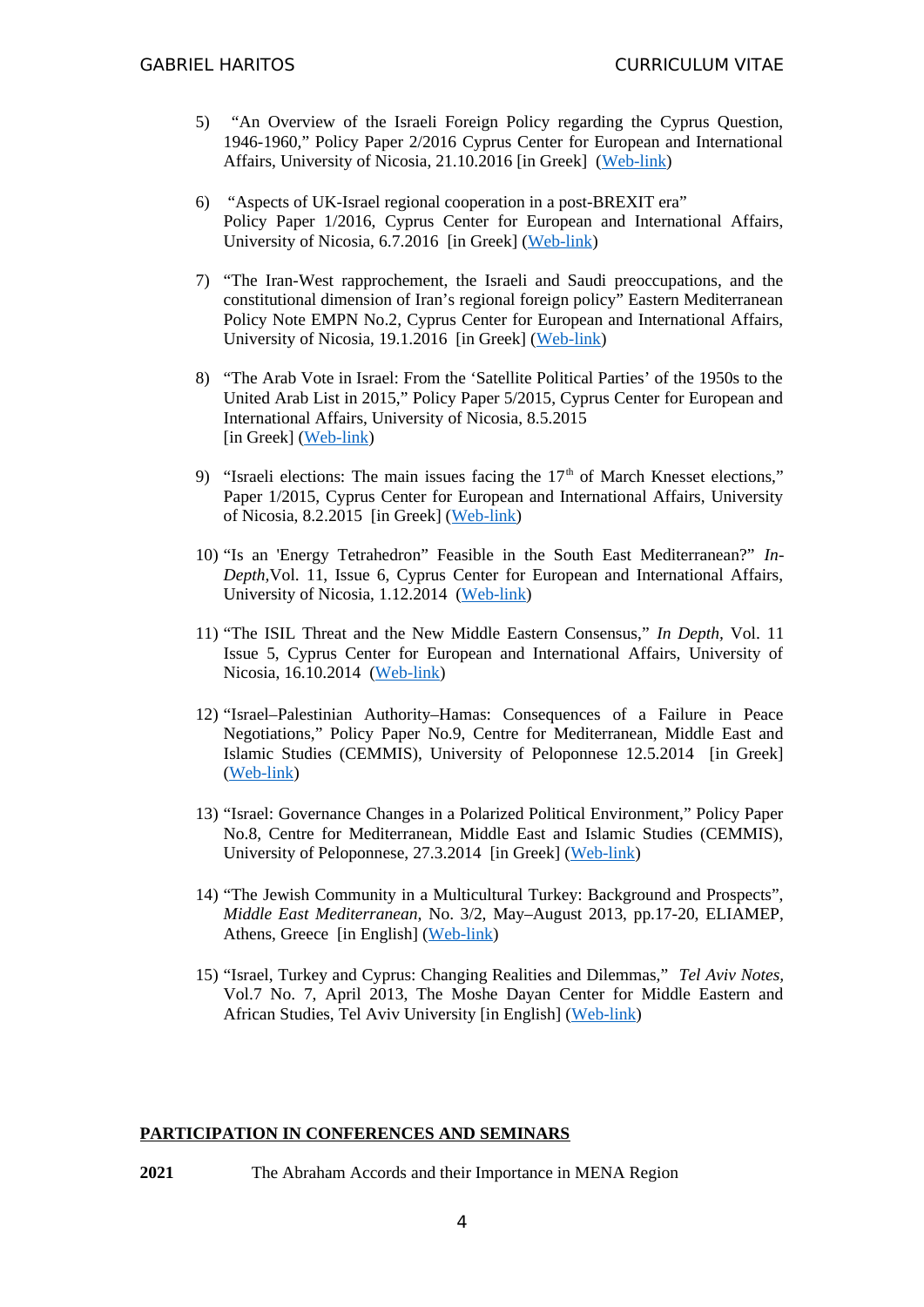|      | Panel discussion organized by the Greek Think Tank "To Diktyo - The<br>Network for Reform in Greece and Europe"<br>$\lceil$ in Greek – via Internet]<br>https://todiktio.eu/en/elementor-4210/                                                                                                                                                                                                                      |
|------|---------------------------------------------------------------------------------------------------------------------------------------------------------------------------------------------------------------------------------------------------------------------------------------------------------------------------------------------------------------------------------------------------------------------|
| 2021 | Winter 2021 - George E. Danis Eastern Mediterranean Security and<br>Diplomacy Seminar<br>Institute of Eastern Mediterranean Studies, Emmanuel College, Boston MA -<br>Constantine G. Karamanlis Chair, Fletcher School - The Fletcher Initiative<br>on Religion, Law and Diplomacy<br>"The Next Day of the Abraham Accords - The Hellenic Perspectives"<br>[ in English – via Internet ]                            |
| 2020 | <b>Ottoman History Courses</b><br>Grupo de Estudios e Pesquisa sobre Oriente Medio (GEPOM), Rio de Janeiro<br>"Constantinople or Istanbul? Conceptual exclusivities under the light of<br>present antagonisms between the Hellenic and Turkish regional factors"<br>[in English - via internet]                                                                                                                     |
| 2020 | Spring Semester Circle of Lectures within the Framework<br>of the Ben-Gurion Research Institute Postdoctoral Fellowship<br>(Ben-Gurion Political Thought Research Hub)<br>"The First Rehovot Conference (15.8.1960) and the Cypriot Participation;<br>Political Aspects of the Israeli Development Projects in Colonial Cyprus"                                                                                     |
| 2020 | International Conference on Colonial Cyprus (1878-1960)<br>University of Cyprus / University of Nicosia / Neapolis University of Pafos /<br>The Cyprus Society of Historical Studies<br>Nicosia, February 2020                                                                                                                                                                                                      |
| 2019 | בימת שדה בוקר – סמינר חוקרים<br>"גבורה, הנצחה ובינוי אומה – ישראל וקפריסין בעולמות מקבילים"<br>Sde Boker BGU Campus - Researchers' Seminar<br>"Heroism, Public Legacy, Nation Building – Israel and Cyprus in Parallel<br>Worlds"<br>Ben-Gurion Research Institute for the Study of Israel and Zionism<br>Midreshet Ben-Gurion, November 2019<br>[The lecture is available on audio file, upon request] (in Hebrew) |
| 2019 | 1 <sup>rst</sup> Israel-Hellenic Forum<br>B'nai B'rith International - American Hellenic Educational Progressive<br>Association (AHEPA) - American Hellenic Institute (AHI)<br>Jerusalem, November 2019<br>"Greece-Israel Bilateral Diplomatic Relations in Retrospect"                                                                                                                                             |
| 2019 | The 1949 Armistice Agreements at 70 - Rhodes International Conference<br>on History, Law and Politics<br>Department of Mediterranean Studies, University of the Aegean<br>Rhodes, October - November 2019<br>"A Host but not a Mediator; Greek Priorities and the Arab-Israeli Conflict"                                                                                                                            |
| 2019 | <b>Researchers Online Forum</b><br>The Institute for Eastern Mediterranean Studies<br>Emmanuel College, Boston, MA                                                                                                                                                                                                                                                                                                  |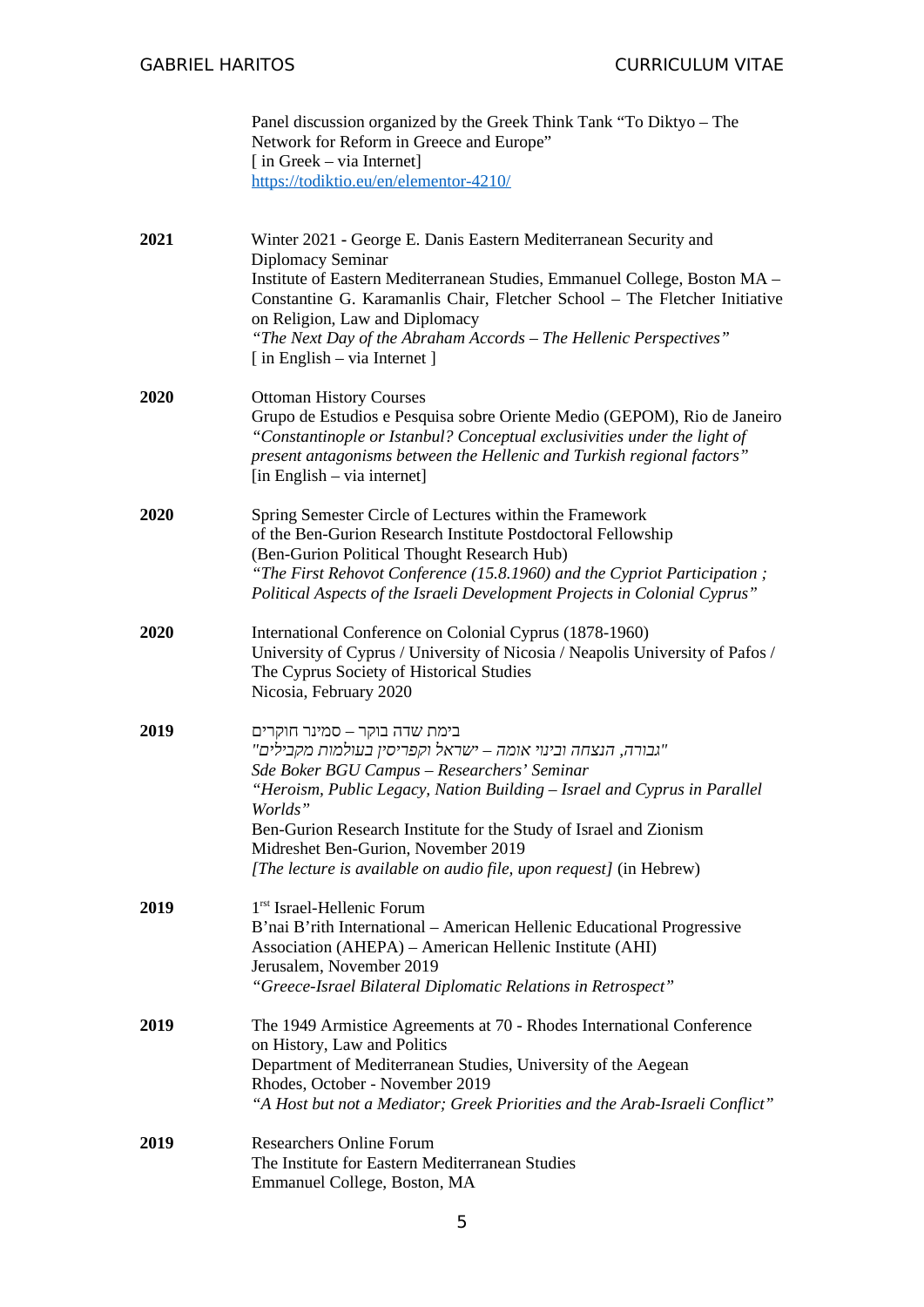*"Israeli Parliamentary Elections of September 17, 2019" [in English - via internet]*

| 2019 | 35 <sup>th</sup> Annual Conference of the Association for Israel Studies<br>Tiberias, July 2019<br>"Israeli Regionalism and Region Forming: From Ben- Gurion's Periphery<br>Doctrine to the Trilateral Cooperation with Greece and Cyprus"                                                                                                                                                                                                                              |  |
|------|-------------------------------------------------------------------------------------------------------------------------------------------------------------------------------------------------------------------------------------------------------------------------------------------------------------------------------------------------------------------------------------------------------------------------------------------------------------------------|--|
| 2019 | Central and Eastern Europe Studies Association and International Studies<br><b>Association Joint International Conference</b><br>CEESA-ISA 2019, Belgrade - July 2019<br>"Institutionalizing the Regional Cooperation in the Eastern Mediterranean:<br>The Israeli Approach"                                                                                                                                                                                            |  |
| 2019 | Nation Builders' Scholars Workshop<br>Ben-Gurion Research Institute, Midreshet Ben-Gurion - June 2019<br>"An Ancient People, A Very Young Country and Archbishop Makarios III"                                                                                                                                                                                                                                                                                          |  |
| 2019 | Spring Semester Circle of Lectures within the Framework<br>of the Ben-Gurion Research Institute Postdoctoral Fellowship<br>(Ben-Gurion Political Thought Research Hub)<br>"Nation Building in Libya and Colonel's Mwammar Ghaddafi's<br>i.<br>Legacy"                                                                                                                                                                                                                   |  |
| 2018 | Winter Semester Circle of Lectures within the Framework<br>of the Ben-Gurion Research Institute Postdoctoral Fellowship<br>(Ben-Gurion Political Thought Research Hub)<br>"Ben-Gurion's Conception on Israel's Foreign Relations:<br>i.<br>The Case of Greek-Israeli Bilateral Relations"<br>"Aspects of Uti Possidetis Principle in the Post-Colonial World<br>ii.<br>vis-à-vis the Post-Cold War Era and the Ex-Yugoslav Republics<br><b>Nation Building Process"</b> |  |
| 2018 | World Congress of Middle East Studies -<br>WOCMES 2018, Seville - July 2018<br>"Israel and Cyprus: Realpolitik and Regional Cooperation"                                                                                                                                                                                                                                                                                                                                |  |
| 2017 | 2017 Summer Institute for Israel Studies<br>Schusterman Center for Israel Studies<br><b>Brandeis University</b><br>Waltham, MA / Israel - June/July 2017                                                                                                                                                                                                                                                                                                                |  |

# **MEDIA**

# *Op-Eds and Analysis [in Greek]*

| $2012$ – present | Foreign Affairs, The Hellenic Edition (Greece) |
|------------------|------------------------------------------------|
|                  | (Web-Link)                                     |
| $2019$ – present | Ethnos newspaper (Athens, Greece)              |
|                  | (Web-Link)                                     |
| $2019$ – present | To Vima newspaper (Athens, Greece)             |
|                  | (Web-Link)                                     |